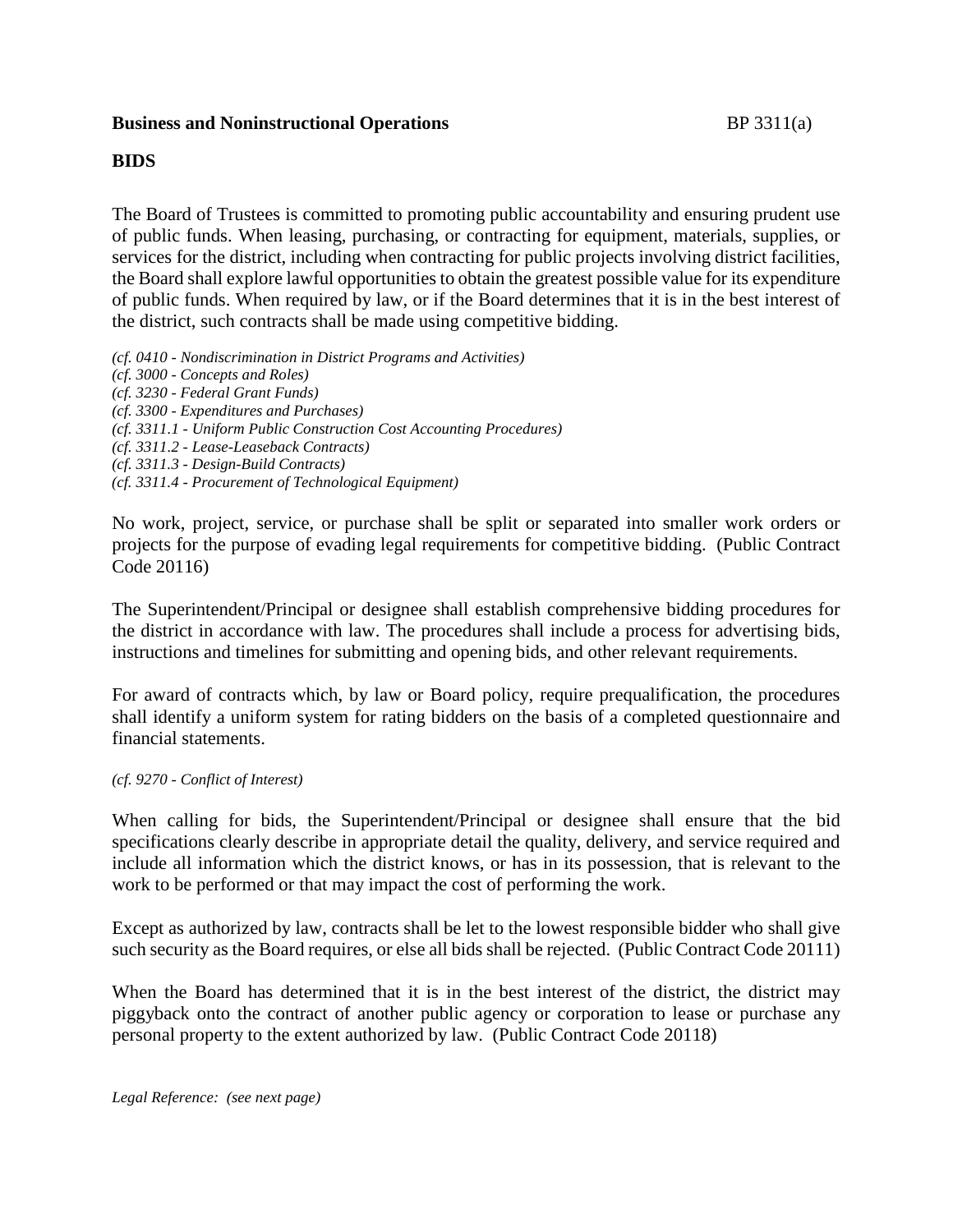#### **BIDS** (continued)

#### *Legal Reference:*

*EDUCATION CODE 17070.10-17079.30 Leroy F. Greene School Facilities Act 17250.10-17250.55 Design-build contracts 17406 Lease-leaseback contracts 17595 Purchase of supplies through Department of General Services 17602 Purchase of surplus property from federal agencies 38083 Purchase of perishable foodstuffs and seasonable commodities 38110-38120 Apparatus and supplies 39802 Transportation services BUSINESS AND PROFESSIONS CODE 7056 General engineering contractor 7057 General building contractor CODE OF CIVIL PROCEDURE 446 Verification of pleadings GOVERNMENT CODE 4217.10-4217.18 Energy conservation contracts 4330-4334 Preference for California-made materials 6252 Definition of public record 53060 Special services and advice 54201-54205 Purchase of supplies and equipment by local agencies PUBLIC CONTRACT CODE 1102 Emergencies 1103 Definition, responsible bidder 2000-2002 Responsive bidders 3000-3010 Roofing projects 3400 Bids, specifications by brand or trade name not permitted 3410 United States produce and processed foods 4113 Prime contractor; subcontractor 6610 Bid visits 12200 Definitions, recycled goods, materials and supplies 20101-20103.7 Public construction projects, requirements for bidding 20103.8 Award of contracts 20110-20118.4 Local Agency Public Construction Act; school districts 20189 Bidder's security, earthquake relief 22000-22045 Alternative procedures for public projects (UPCCAA) 22152 Recycled product procurement COURT DECISIONS Los Angeles Unified School District v. Great American Insurance Co., (2010) 49 Cal.4th 739 Great West Contractors Inc. v. Irvine Unified School District, (2010) 187 Cal.App.4th 1425 Marshall v. Pasadena Unified School District, (2004) 119 Cal.App.4th 1241 Konica Business Machines v. Regents of the University of California, (1988) 206 Cal.App.3d 449 City of Inglewood-Los Angeles County Civic Center Authority v. Superior Court, (1972) 7 Cal.3d 861 ATTORNEY GENERAL OPINIONS 89 Ops.Cal.Atty.Gen. 1 (2006)*

*Management Resources: (see next page)*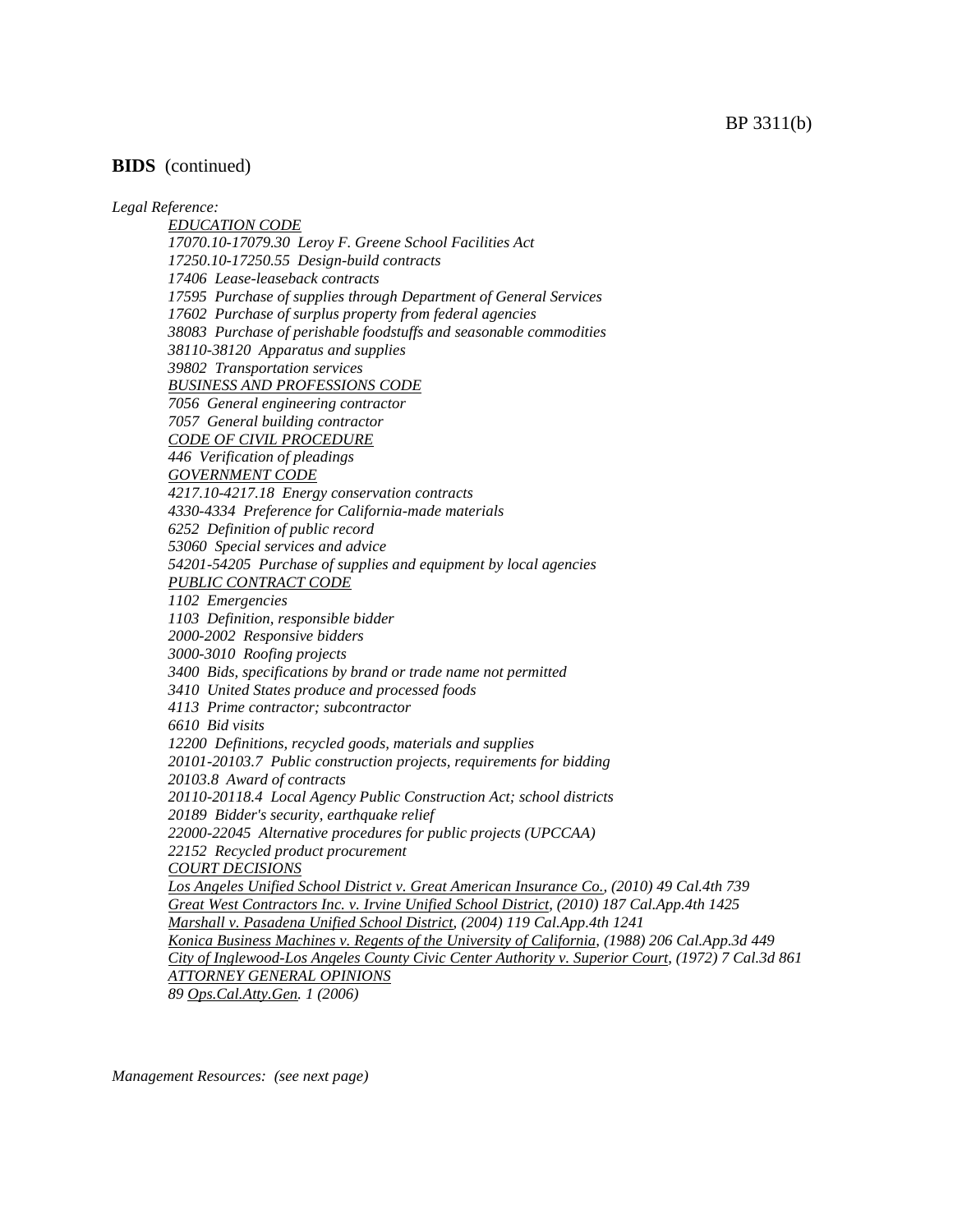# BP 3311(c)

## **BIDS** (continued)

#### *Management Resources:*

*WEB SITES CSBA: http:// www.csba.org California Association of School Business Officials: http://www.casbo.org California Department of Education: http://www.cde.ca.gov California Department of General Services: https://www.dgs.ca.gov*

Policy **CUDDEBACK UNION ELEMENTARY SCHOOL DISTRICT**<br>adopted: December 11, 2019 Carlotta, California adopted: December 11, 2019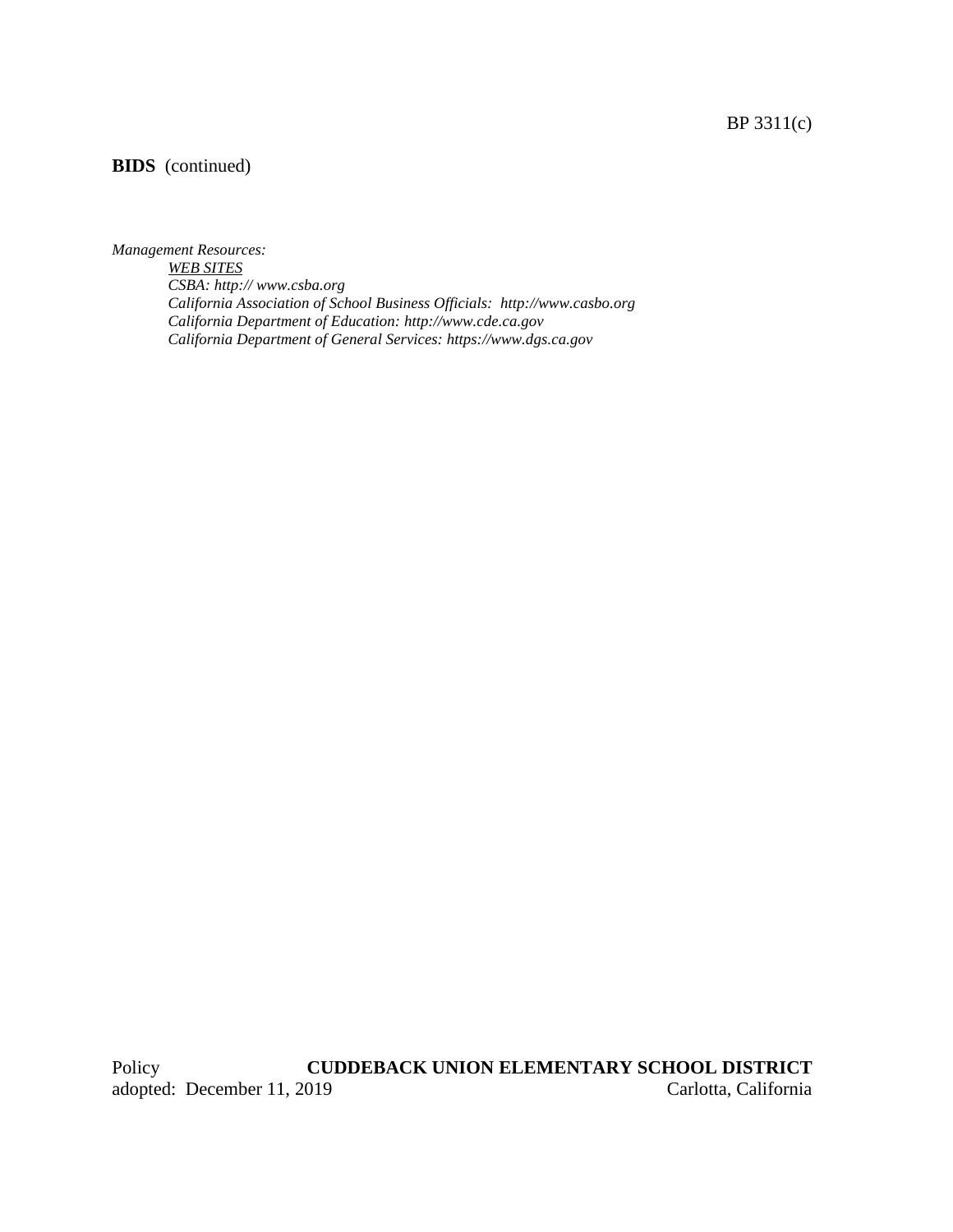### **Business and Noninstructional Operations AR 3311(a)**

### **BIDS**

### **Advertised/Competitive Bids**

The district shall advertise for any of the following: (Public Contract Code 20111)

1. A public project contract that involves an expenditure of \$15,000 or more, including a contract for construction, reconstruction, erection, alteration, renovation, improvement, painting, repainting, demolition, or repair work involving a district owned, leased, or operated facility

*(cf. 3311.1 - Uniform Public Construction Cost Accounting Procedures) (cf. 3311.2 - Lease-Leaseback Contracts) (cf. 3311.3 - Design-Build Contracts)*

- 2. A contract that exceeds the amount specified in law, as annually adjusted by the Superintendent of Public Instruction, for any of the following:
	- a. The purchase of equipment, materials, or supplies to be furnished, sold, or leased to the district

*(cf. 3230 - Federal Grant Funds) (cf. 3311.4 - Procurement of Technological Equipment)*

- b. Services, not including construction services or special services and advice in accounting, financial, legal, or administrative matters
- c. Repairs that are not a public project, including maintenance

*Maintenance* means routine, recurring, and usual work for preserving, protecting, and keeping a district facility operating in a safe, efficient, and continually usable condition for the intended purpose for which it was designed, improved, constructed, altered, or repaired. *Maintenance* includes, but is not limited to, carpentry, electrical, plumbing, glazing, and other craft work designed to preserve the facility, as well as repairs, cleaning, and other operations on machinery and other permanently attached equipment. Maintenance does not include painting, repainting, or decorating other than touchup, or among other types of work, janitorial or custodial services and protection provided by security forces. (Public Contract Code 20115)

#### **Instructions and Procedures for Advertised Bids**

The Superintendent/Principal or designee shall call for bids by placing a notice at least once a week for two weeks in a local newspaper of general circulation published in the district, or if no such newspaper exists, then in some newspaper of general circulation that is circulated in the county. The Superintendent/Principal or designee also may post the notice on the district's web site or through an electronic portal. The notice shall state the work to be done or materials or supplies to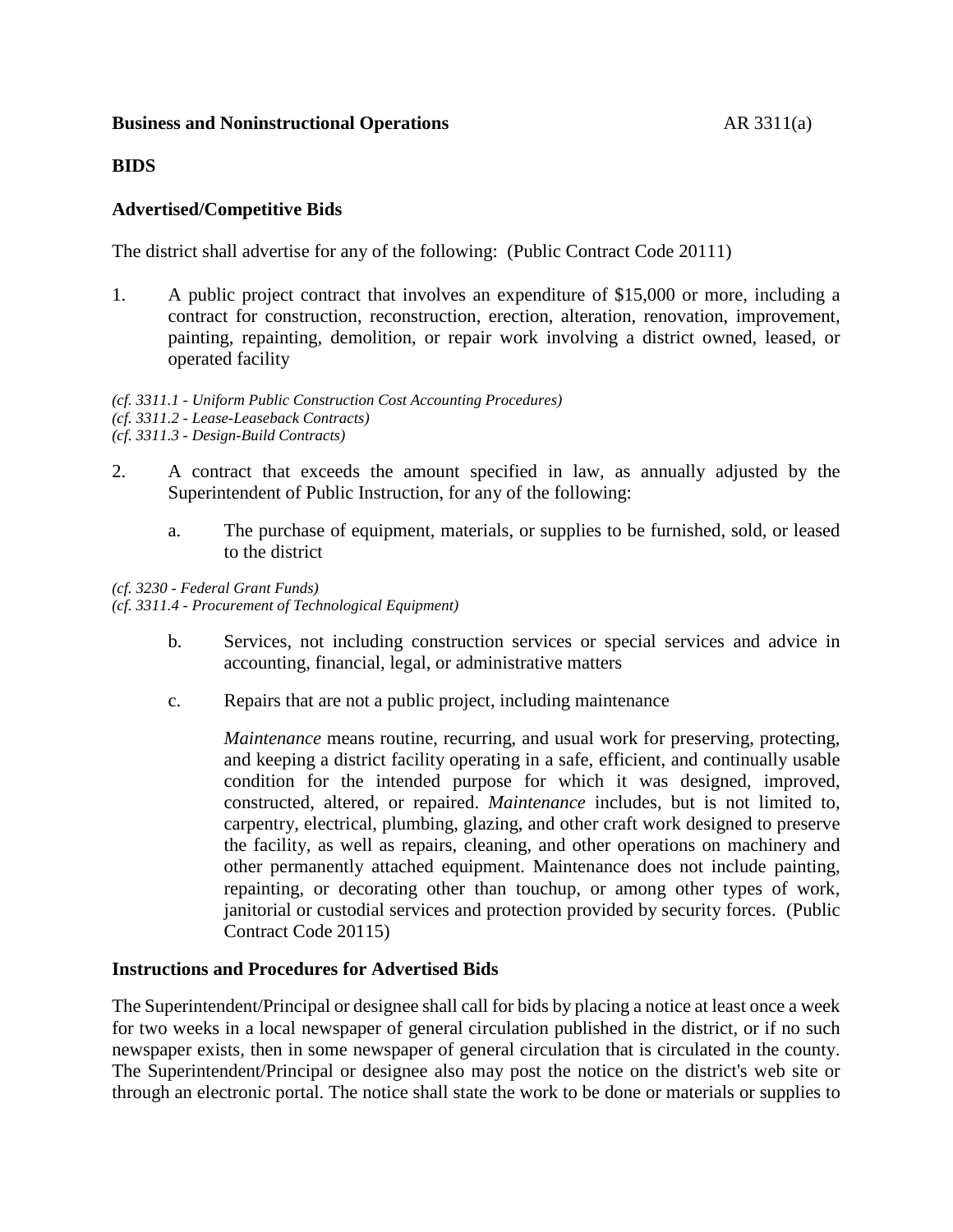be furnished and the time and place and web site where bids will be opened. (Public Contract Code 20112)

AR 3311(b)

### **BIDS** (continued)

#### *(cf. 1113 - District and School Web Sites)*

The notice shall contain the time, date, and location of any mandatory prebid conference, site visit, or meeting and details regarding when and where project documents, including the final plan and specifications, are available. Any such mandatory visit or meeting shall occur not less than five calendar days after the publication of the initial notice. (Public Contract Code 6610)

Bid instructions and specifications shall include the following requirements and information:

1. All bidders shall certify in writing the minimum, if not exact, percentage of post-consumer materials in products, materials, goods, or supplies offered or sold. (Public Contract Code 22152)

### *(cf. 3510 - Green School Operations)*

2. All bids for construction work shall be presented under sealed cover. The district may accept a bid that has been submitted electronically or on paper. (Public Contract Code 20111, 20112)

The bid shall be accompanied by a form of bidder's security, including either cash, a cashier's check payable to the district, a certified check made payable to the district, or a bidder's bond executed by an admitted surety insurer and made payable to the district. The security of unsuccessful bidders shall be returned in a reasonable period of time, but in no event later than 60 days after the bid is awarded. (Public Contract Code 20111, 20112)

- 3. When a standardized proposal form is provided by the district, bids not presented on the standard form shall be disregarded. (Public Contract Code 20111.5)
- 4. Bids shall not be accepted after the advertised bid opening time, regardless of whether the bids are actually opened at that time. (Public Contract Code 20112)
- 5. When two or more identical lowest or highest bids are received, the Board of Trustees may determine by lot which bid shall be accepted. (Public Contract Code 20117)
- 6. If the district requires that the bid include prices for items that may be added to or deducted from the scope of work in the contract, the bid solicitation shall specify which one of the following methods will be used to determine the lowest bid. In the absence of such a specification, only the method provided in item #6a below shall be used. (Public Contract Code 20103.8)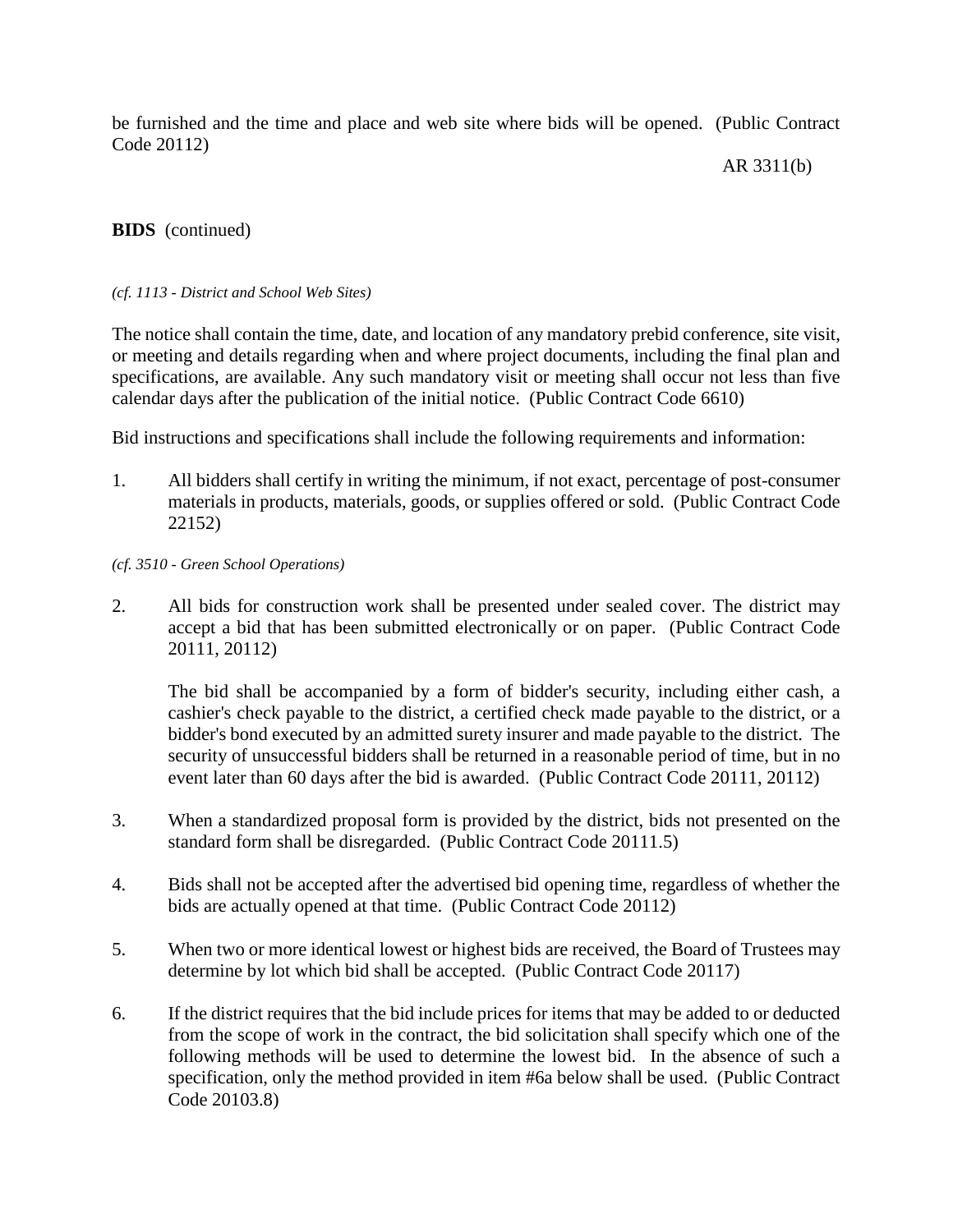a. The lowest bid shall be the lowest total of the bid prices on the base contract without consideration of the prices on the additive or deductive items.

AR 3311(c)

### **BIDS** (continued)

- b. The lowest bid shall be the lowest total of the bid prices on the base contract and those additive or deductive items that were specifically identified in the bid solicitation as being used for the purpose of determining the lowest bid price.
- c. The lowest bid shall be the lowest total of the bid prices on the base contract and those additive or deductive items that, when taken in order from a specifically identified list of those items in the solicitation, and added to or subtracted from the base contract, are less than or equal to a funding amount publicly disclosed by the district before the first bid is opened.

The lowest bid shall be determined in a manner that prevents any information that would identify any of the bidders or proposed subcontractors or suppliers from being revealed to the district before the ranking of all bidders from lowest to highest has been determined. (Public Contract Code 20103.8)

- 7. In determining the lowest bid, the district shall consider only responsive bids that conform to bid specifications and are submitted by responsible bidders who have demonstrated trustworthiness, quality, fitness, capacity, and experience to satisfactorily perform the public works contract.
	- a. When a bid is determined to be nonresponsive, the Superintendent/Principal or designee shall notify the bidder and give him/her an opportunity to respond to the determination.
	- b. When the lowest bidder is determined to be nonresponsible, the Superintendent/Principal or designee shall notify the bidder of his/her right to present evidence of his/her responsibility at a hearing before the Board.
- 8. After being opened, all submitted bids become public records pursuant to Government Code 6252 and shall be made available for public review pursuant to law, Board policy, and administrative regulation.
- *(cf. 1340 - Access to District Records) (cf. 3580 - District Records)*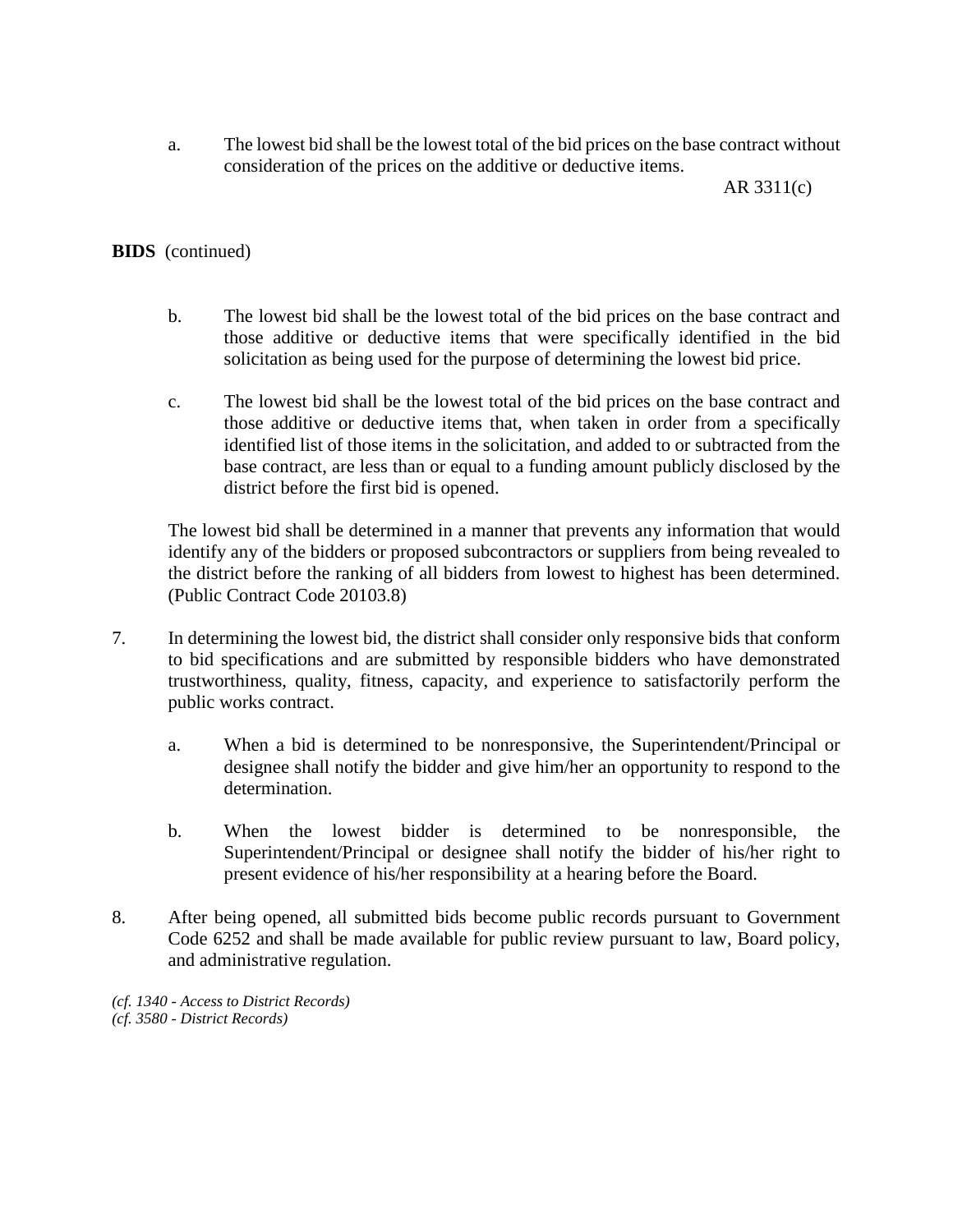## **Award of Contract**

The district shall award each contract to the lowest responsible bidder, except in the following circumstances:

### AR 3311(d)

### **BIDS** (continued)

- 1. When the contract is for the procurement and/or maintenance of electronic data processing systems and supporting software, in which case the Board may contract with any one of the three lowest responsible bidders (Public Contract Code 20118.1)
- 2. When the contract is for any transportation service which involves an expenditure of more than \$10,000 and which will be made with any person or corporation other than a common carrier, municipally owned transit system, or a parent/guardian of a student who is to be transported, in which case the Board may contract with other than the lowest bidder (Education Code 39802)
- 3. When the contract is one for which the Board has established goals and requirements relating to participation of disabled veteran or small business enterprises in accordance with Public Contract Code 2000-2002, in which case the Board may contract with the lowest responsible bidder who submits a responsive bid and complies or makes a good faith effort to comply with the goals and requirements (Public Contract Code 2000-2002)
- 4. When procuring a lease-leaseback contract, in which case the Board shall award the contract based on objective criteria for determining the best combination of price and qualifications in accordance with Education Code 17400 and 17406

*(cf. 3311.2 - Lease-Leaseback Contracts)*

5. When procuring a design-build contract for a public works project in excess of \$1,000,000 in accordance with Education Code 17250.20, in which case the Board may award the contract to either the low bid or the best value to the district, taking into consideration, at a minimum, price, technical design and construction expertise, and life-cycle costs (Education Code 17250.20, 17250.25)

*(cf. 3311.3 - Design-Build Contracts)*

#### **Protests by Bidders**

A bidder may protest a bid award if he/she believes that the award is not in compliance with law, Board policy, or the bid specification. A protest must be filed in writing with the Superintendent/Principal or designee within five working days after receipt of notification of the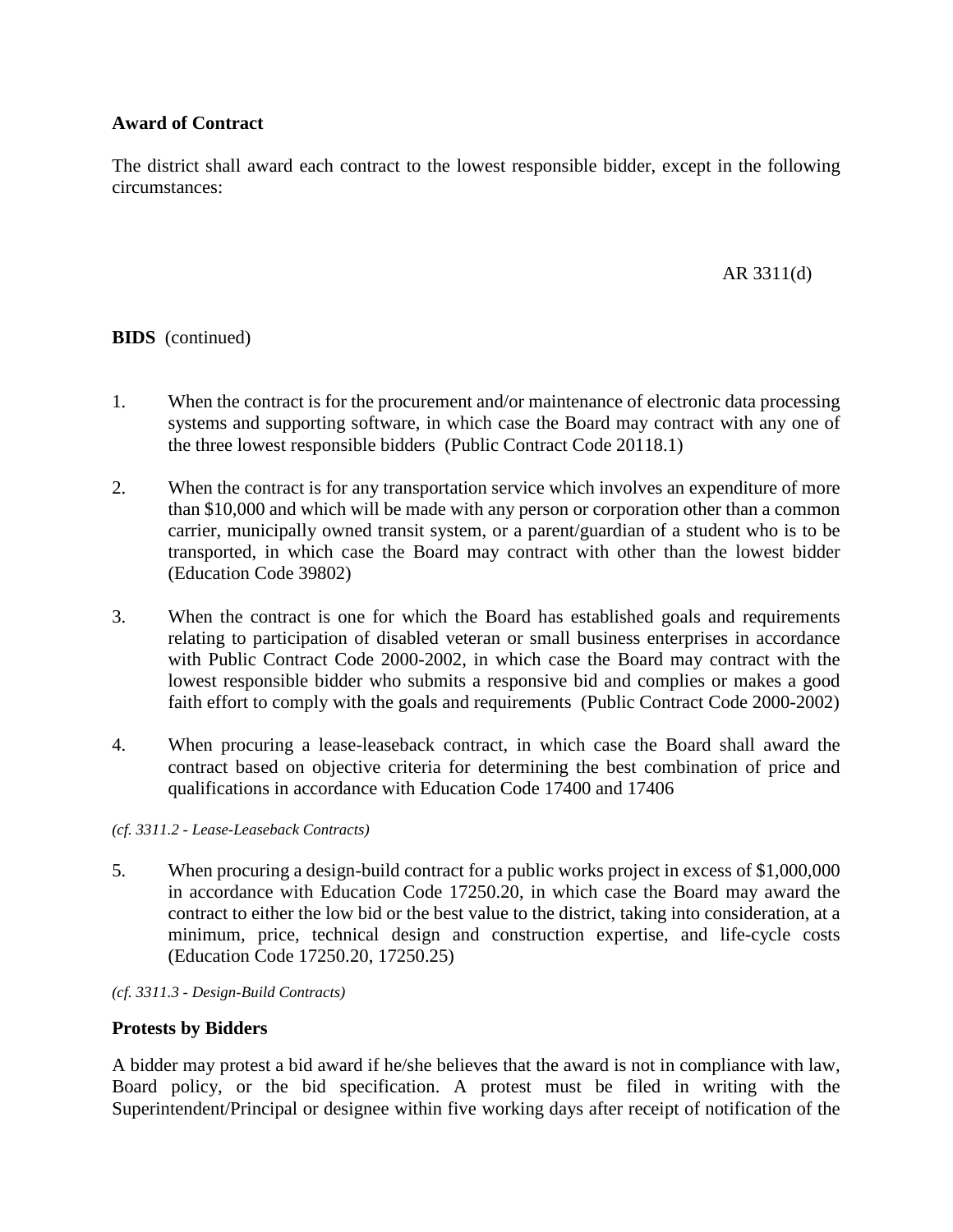contract award and shall include all documents supporting or justifying the protest. A bidder's failure to file the protest documents in a timely manner shall constitute a waiver of his/her right to protest the award of the contract.

The Superintendent/Principal or designee shall review the documents submitted with the bidder's claims and render a decision in writing within 30 working days. The Superintendent/Principal or designee may also convene a meeting with the bidder in order to attempt to resolve the problem. AR 3311(e)

**BIDS** (continued)

The bidder may appeal the Superintendent/Principal or designee's decision to the Board. The Superintendent/Principal or designee shall provide notice to the bidder of the date and time for Board consideration of the protest at least three business days before the Board meeting. The Board's decision shall be final.

## **Limitation on Use of Sole Sourcing**

In any contract for the construction, alteration, or repair of school facilities, the Superintendent/Principal or designee shall ensure that the bid specification: (Public Contract Code 3002, 3400)

- 1. Does not directly or indirectly limit bidding to any one specific concern
- 2. Does not call for a designated material, product, thing, or service by a specific brand or trade name, unless the specification is followed by the words "or equal," so that bidders may furnish any equal material, product, thing, or service

In any such case, the bid specification shall provide a time period, before and/or after the award of the contract, for the contractor to submit data substantiating the request for substituting the designated material, product, thing, or service. If no such time period is specified, the contractor may submit the data within 35 days after the award of the contract.

When the bid is for a roof project, a material, product, thing, or service is considered "equal" to that designated if it is equal in quality, durability, design, and appearance; will perform the intended function equally well; and conforms substantially to the detailed requirements in the bid specification.

However, the Superintendent/Principal or designee may designate a specific material, product, thing, or service by brand or trade name (sole sourcing) if the Board has made a finding, described in the invitation for bids or request for proposals (RFP), that a particular material, product, thing, or service is designated for any of the following purposes: (Public Contract Code 3400)

1. To conduct a field test or experiment to determine its suitability for future use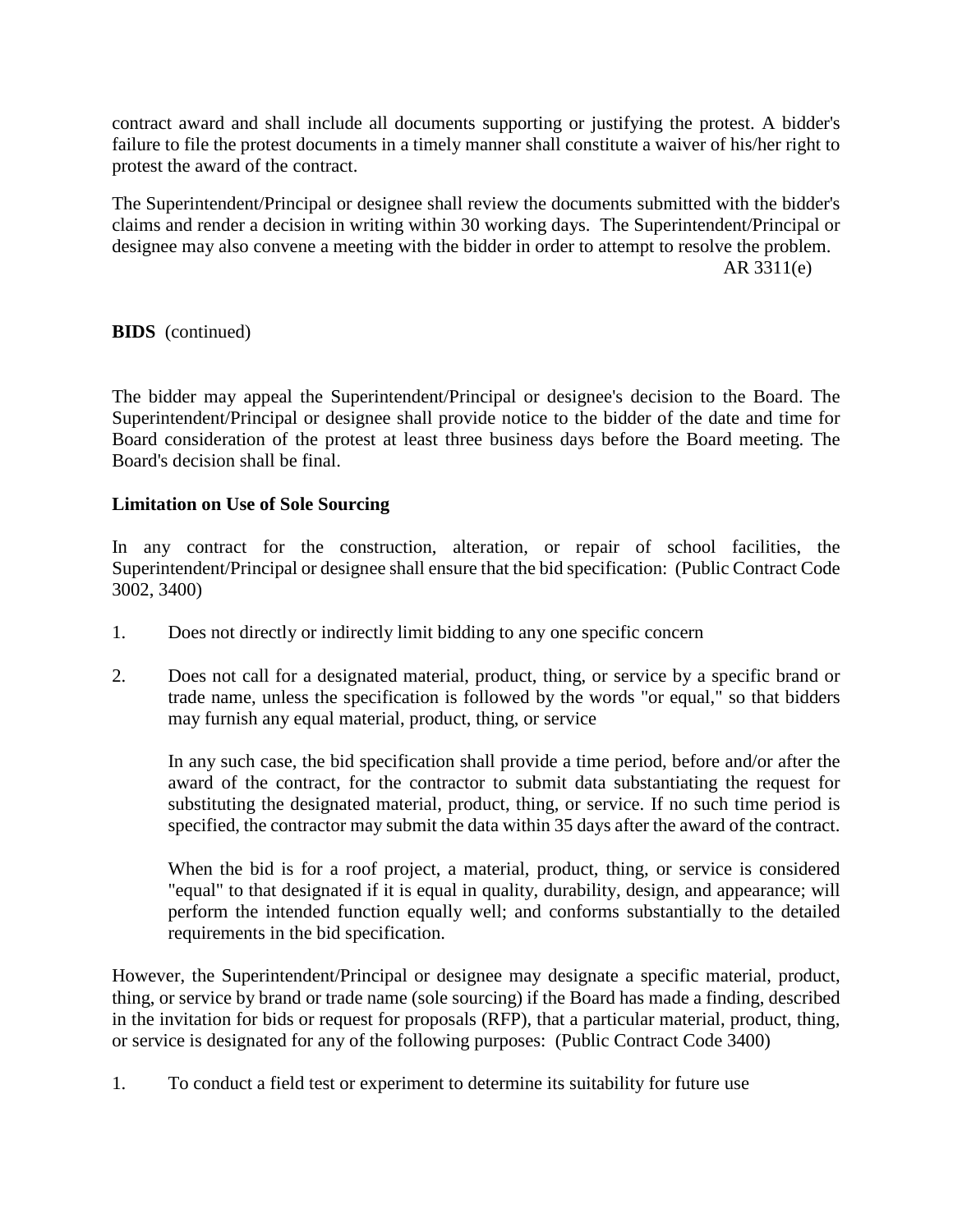- 2. To match others in use on a particular public improvement that has been completed or is in the course of completion
- 3. To obtain a necessary item that is only available from one source
- 4. To respond to the Board's declaration of an emergency, as long as the declaration has been approved by four-fifths of the Board when issuing the invitation for bid or RFP

AR 3311(f)

**BIDS** (continued)

*(cf. 9323.2 - Actions by the Board)*

### **Bids Not Required**

Without advertising for bids and upon a determination that it is in the best interest of the district, the Board may authorize another public corporation or agency, by contract, lease, requisition, or purchase order, to lease data-processing equipment or to purchase materials, supplies, equipment, automotive vehicles, tractors, and other personal property for the district in the manner that the other public corporation or agency is authorized to make the leases or purchases from a vendor ("piggyback"). Alternatively, if the public corporation or agency has an existing contract with a vendor for the lease or purchase of personal property, the district may authorize the lease or purchase of personal property directly from the vendor and make payments under the same terms that are available to the public corporation or agency under the contract. (Public Contract Code 20118)

*(cf. 3300 - Expenditures and Purchases) (cf. 3512 - Equipment)*

Without advertising for bids, the Board may enter into an energy service contract and any related facility ground lease, when it determines that the terms of the contract and lease are in the best interest of the district and meet the cost effectiveness requirements specified in Government Code 4217.12. The Board's determination shall be made at a regularly scheduled public hearing of which notice is given to the public at least two weeks in advance and shall be based on cost and savings comparison findings specified in Government Code 4217.12. (Government Code 4217.12)

*(cf. 3511 - Energy and Water Management) (cf. 9320 - Meetings and Notices)*

Supplementary textbooks, library books, educational films, audiovisual materials, test materials, workbooks, instructional computer software packages, or periodicals may be purchased in any amount without taking estimates or advertising for bids. (Public Contract Code 20118.3)

*(cf. 6161.1 - Selection and Evaluation of Instructional Materials) (cf. 6161.11 - Supplementary Instructional Materials) (cf. 6163.1 - Library Media Centers)*